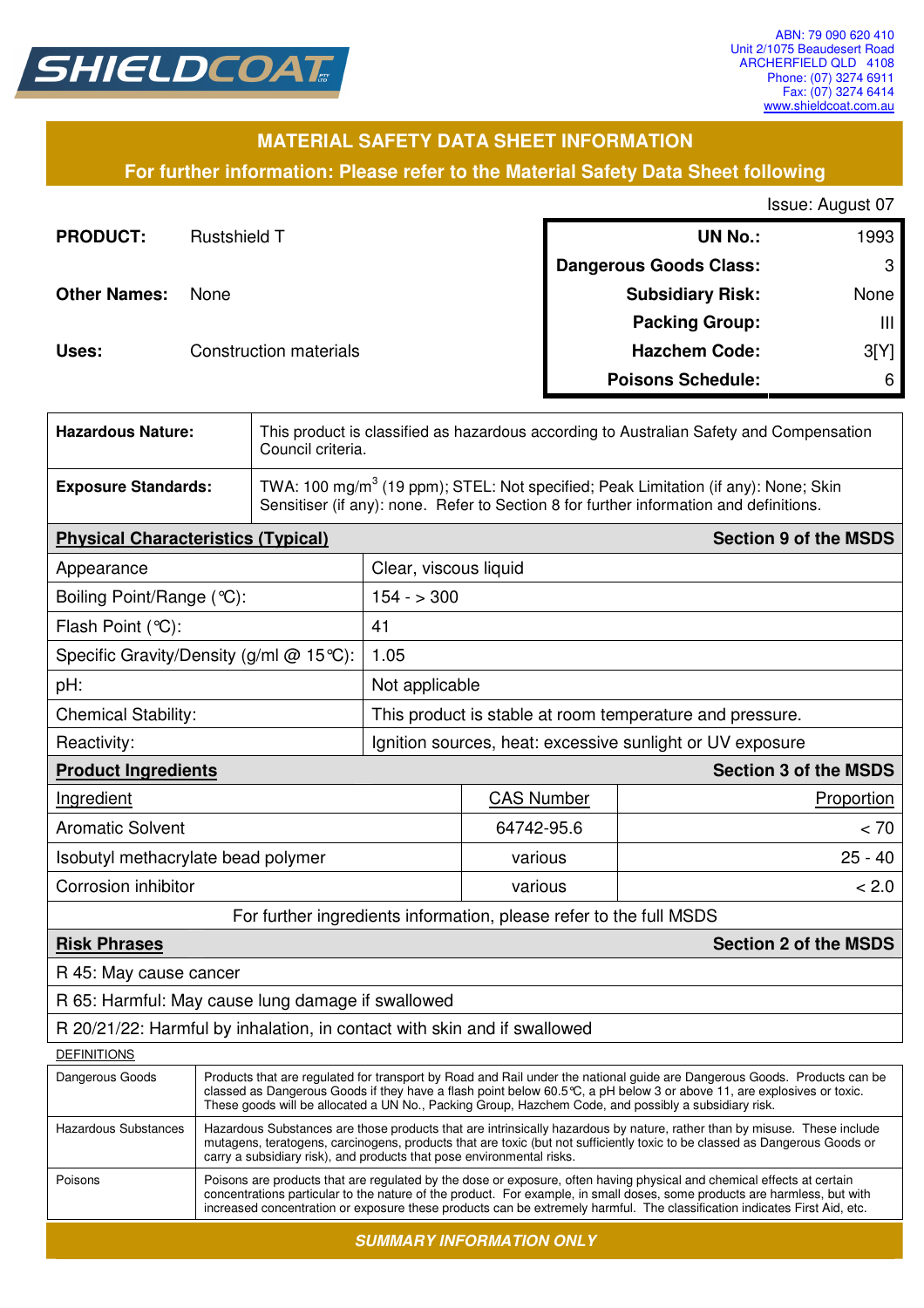

# **1. IDENTIFICATION**

| <b>Product Name:</b>      | <b>Rustshield T</b>                          |
|---------------------------|----------------------------------------------|
| <b>Other Names:</b>       | None                                         |
| <b>Chemical Family:</b>   | Resin/solvent solution                       |
| <b>Molecular Formula:</b> | Not Applicable                               |
| <b>Recommended Use:</b>   | <b>Construction materials</b>                |
| Supplier:                 | <b>Shieldcoat Pty Ltd</b>                    |
| ABN:                      | 79 090 620 410                               |
| <b>Address:</b>           | 2/1075 Beaudesert Road, Archerfield Qld 4108 |
| Telephone:                | +61 7 3274 6911                              |
| <b>Fax:</b>               | +61 7 3274 6414                              |
| <b>Emergency Phone:</b>   | 0414 479 458                                 |
| All other inquiries:      | +61 7 3274 6911                              |

# **2. HAZARDS IDENTIFICATION**

### **Hazard Classification**

This product is classified as hazardous according to Australian Safety and Compensation Council criteria.

#### **Hazard Category**

Carc. Cat 2; T: Toxic; Xn: Harmful

#### **Risk Phrases**

R 45: May cause cancer

R 65: Harmful: May cause lung damage if swallowed

R 20/21/22: Harmful by inhalation, in contact with skin and if swallowed

#### **Safety Phrases**

S 2: Keep out of the reach of children

S 9: Keep container in a well-ventilated place

S 16: Keep away from sources of ignition

S 23: Do not breath vapour/mist/spray

S 24/25: Avoid contact with skin and eyes

S 45: In case of accident or if you feel unwell, seek medical advice immediately (show the label whenever possible)

S 53: Avoid exposure - obtain special instructions before use

#### **Dangerous Goods Classification** 3

#### **Poisons Schedule** 6

## **3. COMPOSITION: Information on Ingredients**

| <b>Chemical Ingredient</b>                  | <b>CAS Number</b> | Proportion (% v/v) |
|---------------------------------------------|-------------------|--------------------|
| <b>Aromatic Solvent</b>                     | 64742-95.6        | < 70               |
| Isobutyl methacrylate bead polymer          | various           | $25 - 40$          |
| Corrosion inhibitor                         | various           | < 2.0              |
| <b>Contains: Trimethyl Benzene</b>          | $95 - 63 - 6$     | < 15               |
| Mesitylene                                  | 108-67-8          | ~< 8.0             |
| Propylbenzene and Isopropylbenzene (Cumene) | $98 - 82 - 8$     | < 4.0              |
| Xylene, mixed isomers                       | 1330-20-7         | < 0.5              |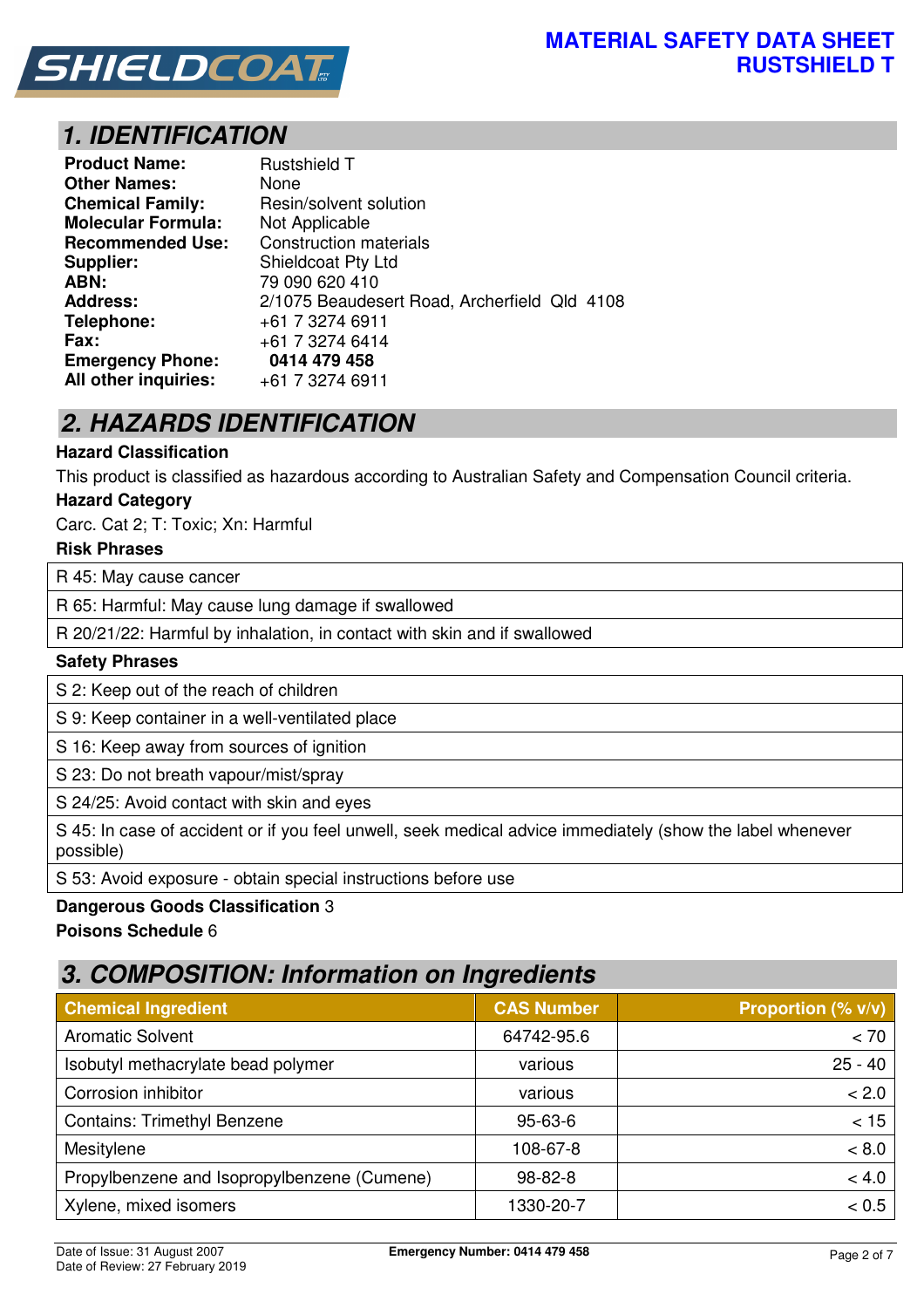

# **4. FIRST AID MEASURES**

# **For advice, contact Poisons Information Centre (Phone Australia: 13 1126) or a doctor.**

## **Ingestion**

If swallowed, DO NOT induce vomiting. Keep at rest. Seek immediate medical attention.

## **Eye Contact**

Flush eyes with large amounts of water until irritation subsides. Seek immediate medical attention.

## **Skin Contact**

Flush area with large amounts of water and wash area with soap if available. Remove contaminated clothing, including shoes, and launder before reuse. Seek medical attention for skin irritations.

#### **Inhalation**

Using proper respiratory protection, immediately remove the affective victim from exposure. Administer artificial respiration if breathing has stopped. Keep at rest. Seek immediate medical attention.

### **First Aid Facilities**

Provide eye baths and safety showers.

### **Medical Attention**

Treat according to symptoms. Avoid gastric lavage - aspiration of product to the lungs may result in chemical pneumonitis.

## **5. FIRE FIGHTING MEASURES**

Shut off product that may 'fuel' a fire if safe to do so. Allow trained personnel to attend a fire in progress providing fire fighters with this Material Safety Data Sheet. Prevent extinguishing media from escaping to drains and waterways.

#### **Suitable Extinguishing Media**

Dry chemical or foam

## **Hazards from combustion products**

Carbon dioxide and carbon monoxide

#### **Precautions for fire fighters and special protective equipment**

Full protective clothing and self-contained breathing apparatus

#### **Hazchem Code**

3[Y]

## **6. ACCIDENTAL RELEASE MEASURES**

## **Emergency Procedures**

Prevent product from escaping to drains and waterways. Contain leaking packaging in a containment drum. Prevent vapours or dusts from building up in confined areas. Ensure that drain valves are closed at all times. Clean up and report spills immediately.

### **Methods and materials for containment**

### **Major Land Spill**

- Eliminate sources of ignition.
- Warn occupants of downwind areas of possible fire and explosion hazard, where present.
- Prevent product from entering sewers, watercourses, or low-lying areas.
- Keep the public away from the area.
- Shut off the source of the spill if possible and safe to do so.
- Advise authorities if substance has entered a watercourse or sewer or has contaminated soil or vegetation.
- Take measures to minimise the effect on the ground water.
- Contain the spilled product using the resources in the spill kit.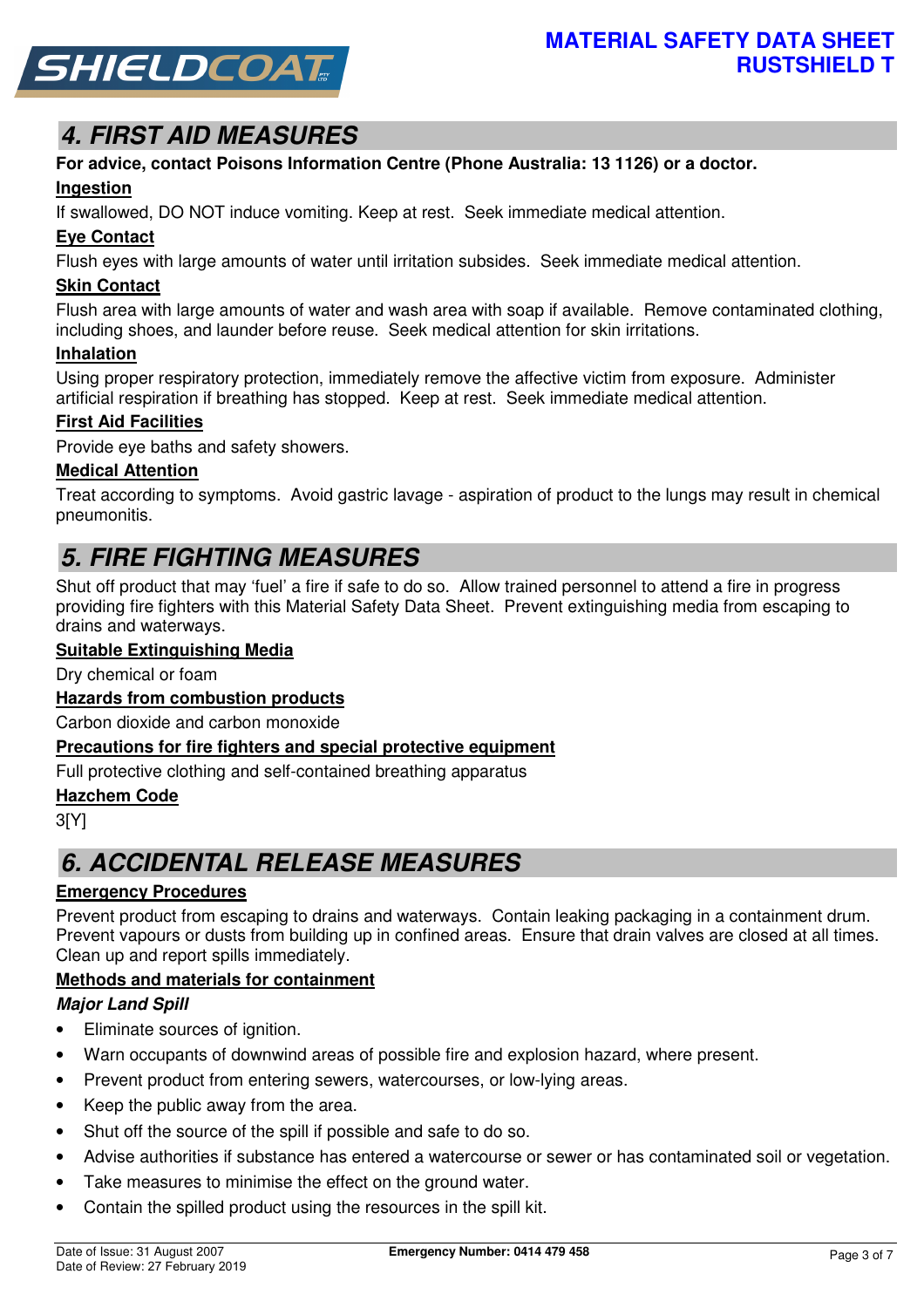## **MATERIAL SAFETY DATA SHEET RUSTSHIELD T**



- Recover by pumping use explosion proof pump or hand pump or with a suitable absorbent material.
- Consult an expert on disposal of recovered material and ensure conformity to local disposal regulations.
- See "First Aid Measures" and "Stability and Reactivity"

## **Major Water Spill**

- Eliminate any sources of ignition.
- Warn occupants and shipping in downwind areas of possible fire and explosion hazard, where present.
- Notify the port or relevant authority and keep the public away from the area.
- Shut off the source of the spill if possible and safe to do so.
- Confine the spill if possible.
- Remove the product from the surface by skimming or with suitable absorbent material.
- Consult an expert on disposal of recovered material and ensure conformity to local disposal regulations.
- See "First Aid Measures" and "Stability and Reactivity".

# **7. HANDLING AND STORAGE**

## **Precautions for Safe Handling**

This product is flammable. Do not open near open flame, sources of heat or ignition. No smoking. Keep container closed. Handle containers with care. Open slowly to control possible pressure release. Use grounding leads to avoid discharge (electrical

## **Conditions for Safe Storage**

Store in a cool, dry place away from direct sunlight. Do not pressurise, cut, heat or weld containers - residual vapours are flammable. This product is flammable and will fuel a fire in progress.

## **Incompatible Materials**

Natural Rubber, Butyl Rubber, EPDM, Polystyrene

## **8. EXPOSURE CONTROLS: PERSONAL PROTECTION**

## **National Exposure Standards**

The time weighted average concentration (TWA) for this product is: 100 mg/m<sup>3</sup> (19 ppm), which means the highest allowable exposure concentration in an eight-hour day for a five-day working week. The short term exposure limit (STEL) is: Not specified, which is the maximum allowable exposure concentration at any time. Replacing a TWA or STEL value for some products is a Peak Limitation value (Peak): None applies in this case. In addition to the exposure concentrations may be a subsidiary caution in such cases where the product is a skin sensitiser, represented as (Sk), where none applies in this case.

## **Biological Limit Values (BLV)**

No data available

## **Engineering Controls: Ventilation**

The use of local exhaust ventilation is recommended to control process emissions near the source. Laboratory samples should be handled in a fume hood. Provide mechanical ventilation of confined spaces. Use explosion proof equipment.

## **Personal Protective Equipment**

**Respiratory Protection:** Where concentrations in air may approach or exceed the limits described in the National Exposure Standards, it is recommended to use a half-face filter mask to protect from overexposure by inhalation. A type 'A' filter material is considered suitable for this product.

**Eye Protection:** Always use safety glasses or a face shield when handling this product.

**Skin/Body Protection:** Always wear long sleeves, long trousers, or coveralls, and enclosed footwear or safety boots when handling this product. It is recommended that chemical resistant gloves be worn when handling this product.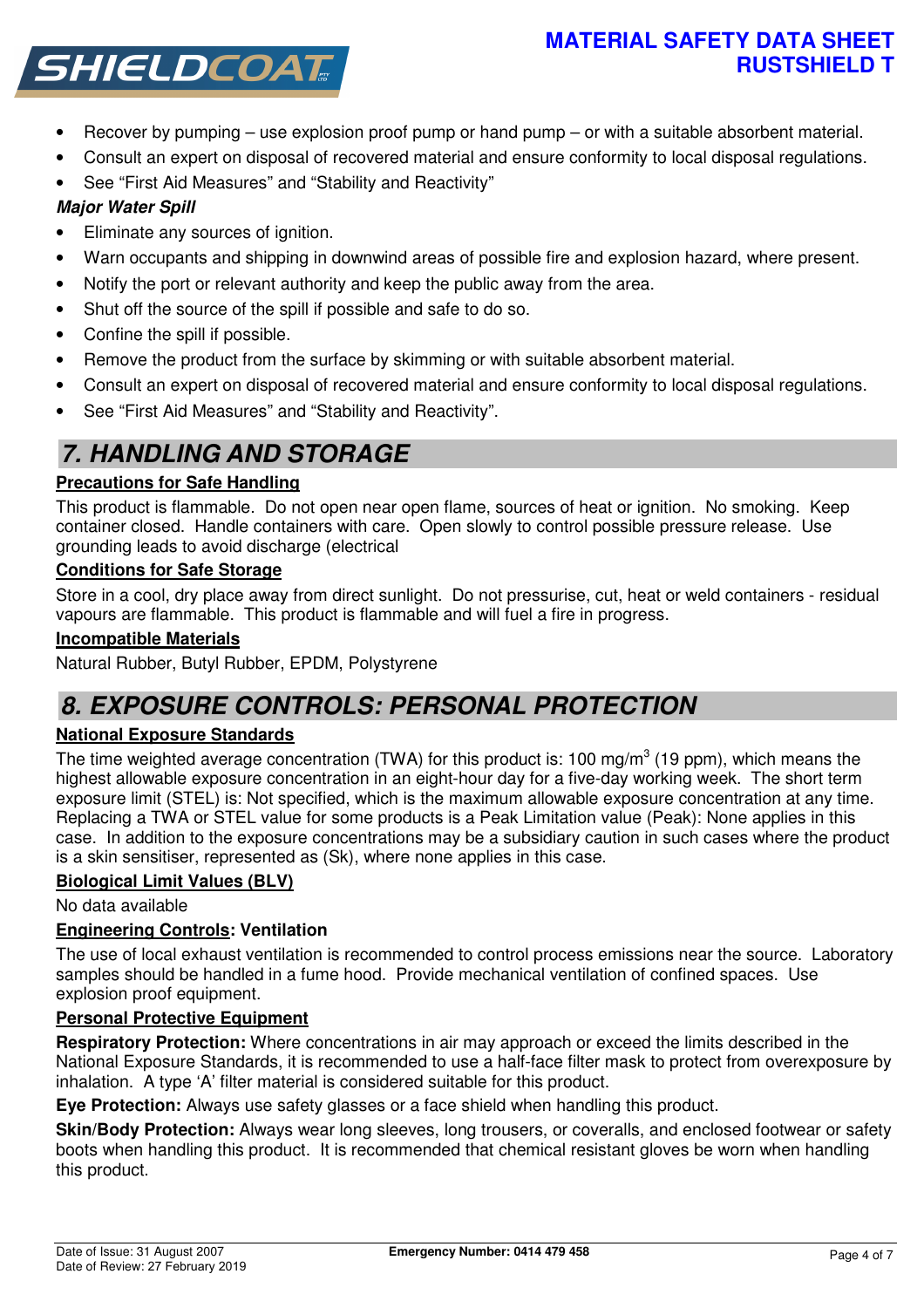



# **9. PHYSICAL AND CHEMICAL PROPERTIES**

| <b>Property</b>                 | <b>Unit of measurement</b> | <b>Typical Value</b>     |
|---------------------------------|----------------------------|--------------------------|
| Appearance                      | None                       | Clear, viscous liquid    |
| <b>Boiling Point/Range</b>      | $\mathrm{C}$               | $154 - 300$              |
| <b>Flash Point</b>              | $\mathrm{C}$               | 41                       |
| SG/Density ( $@$ 15 °C)         | $g/ml$ ; kgm <sup>-3</sup> | 1.05                     |
| Vapour Pressure @ 20℃           | kPa                        | No data available        |
| Vapour Density @ 20 °C          | $g/ml$ ; kgm <sup>-3</sup> | No data available        |
| <b>Autoignition Temperature</b> | $\mathrm{C}$               | > 250                    |
| Explosive Limits in Air         | % vol/vol                  | $1.0 - 7.0$              |
| Viscosity @ 20°C                | cPs, mPas                  | > 200                    |
| Percent volatiles               | % vol/vol                  | $~50\%$                  |
| Acidity/alkalinity as pH        | None                       | Not applicable           |
| Solubility in Water             | g/l                        | Insoluble in water       |
| Other solvents                  | -                          | aromatic solvents blends |

The values listed are indicative of this product's physical and chemical properties. For a full product specification, please consult the Technical Data Sheet.

# **10. STABILITY AND REACTIVITY**

### **Chemical stability**

This product is stable at room temperature and pressure.

### **Conditions to avoid**

Ignition sources, heat: excessive sunlight or UV exposure

### **Hazardous decomposition products**

Carbon dioxide, carbon monoxide, complex polymers

#### **Hazardous reactions**

Mixing with strong oxidising agents causes violent reactions

#### **Hazardous polymerisation**

Will not occur

## **11. TOXICOLOGICAL INFORMATION**

### **Acute Effects**

#### **Ingestion**

If swallowed, may cause lung damage on vomiting. Will cause central nervous system depression. May cause discomfort on swallowing. Vapours will cause drowsiness and dizziness and ingestion may result in headaches and nausea.

### **Eye Contact**

Harmful by inhalation. Vapours will cause dizziness and drowsiness. There is the possibility of organ damage over prolonged use or exposure. Central Nervous System depression includes nausea, headaches, dizziness, and possibly loss of consciousness.

#### **Skin Contact**

Eye contact with this product will cause redness and swelling with a burning sensation and blurred vision.

#### **Inhalation**

This product is irritating to the skin with prolonged exposure. It may result in dryness and cracking.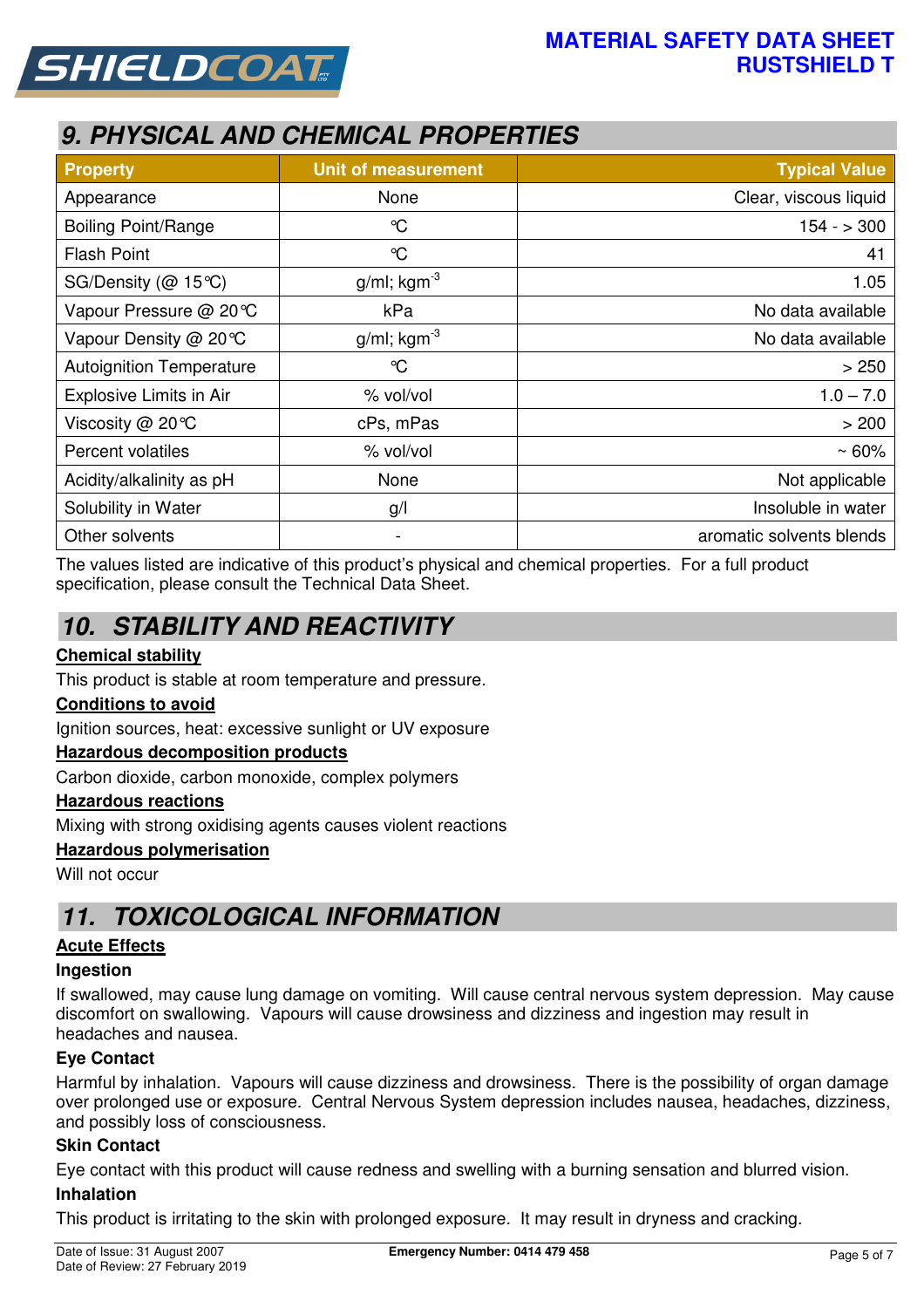

## **Chronic Effects**

This IARC has evaluated all products with this CAS Number identification and classified it as a "possible human carcinogen" (Group 2B) based on sufficient evidence for cancer in exposed humans.

#### **Other Health Effects Information**

Persons with pre-exisiting liver, kidney, central nervous system or skin complaints should avoid unnecessary exposure to this product. Every effort to protect eyes, respiratory tract and skin exposure should be taken in these circumstances.

#### **Toxicological Information**

Oral  $LD_{50}$ : Rat: 8400 mg/kg Dermal LD<sub>50</sub>: No data available

## **12. ECOLOGICAL INFORMATION**

### **Ecotoxicity**

#### **Aquatic Toxicity:**

| Fish Toxicity $LC_{50}$ :        | Toxic: 1 - 10 mg/l |
|----------------------------------|--------------------|
| Daphnia Magna EC <sub>50</sub> : | No data available  |
| Blue-green algae:                | No data available  |
| Green algae:                     | Toxic: 1 - 10 mg/l |

#### **Persistence/Biodegradability:**

This product is highly volatile and will rapidly evaporate to the air if released into the water

#### **Mobility:**

Readily biodegradable. Oxidises rapidly by photo-chemical reactions in air.

## **13. DISPOSAL CONSIDERATIONS**

#### **Disposal Methods**

Empty packaging should be taken for recycling, recovery or disposal through a suitably qualified or licensed contractor. Care should be taken to ensure compliance with national and local authorities. Packaging may still contain product residue that may be harmful. Ensure that empty packaging is managed in accordance with Dangerous Goods regulations.

#### **Special Precautions**

This product is not suitable for disposal by either landfill or via municipal sewers, drains, natural streams or rivers. This product is ashless and can be incinerated in a regulated facility. In the absence of a designated industrial incinerator, this product should be treated and disposed through chemical waste treatment, or considered for use in solvent recycling.

## **14. TRANSPORT INFORMATION**

| <b>Road and Rail Transport</b> |                             |                            | <b>Marine Transport</b>     | <b>Air Transport</b>       |                             |
|--------------------------------|-----------------------------|----------------------------|-----------------------------|----------------------------|-----------------------------|
| UN No.                         | 1993                        | UN No.                     | 1993                        | UN No.                     | 1993                        |
| Proper<br>Shipping<br>Name     | Flammable<br>Liquids, N.O.S | Proper<br>Shipping<br>Name | Flammable<br>Liquids, N.O.S | Proper<br>Shipping<br>Name | Flammable<br>Liquids, N.O.S |
| <b>DG Class</b>                | 3                           | <b>DG Class</b>            | 3                           | <b>DG Class</b>            | 3                           |
| Sub. Risk                      | None                        | Sub. Risk                  | None                        | Sub. Risk                  | None                        |
| Packing<br>Group               | Ш                           | Packing<br>Group           | $\mathbf{III}$              | Packing<br>Group           | $\mathbf{III}$              |
| Hazchem                        | 3[Y]                        | Hazchem                    | 3[Y]                        | Hazchem                    | 3[Y]                        |